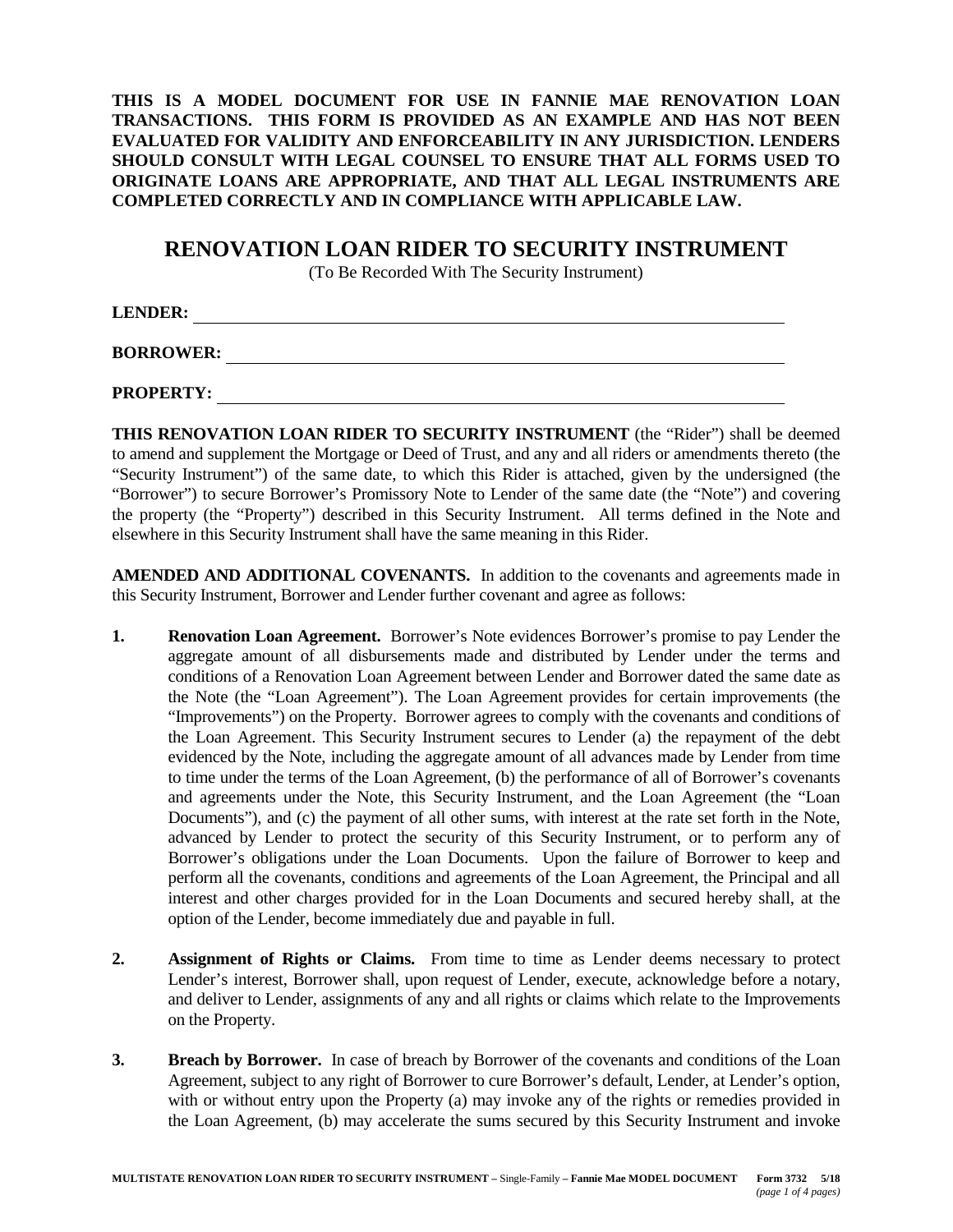any of the remedies provided in this Security Instrument, or (c) may do both. Lender's failure to exercise any of its rights and remedies at any one time shall not constitute a waiver by Lender of its right to exercise that right or remedy, or any other right or remedy, in the future.

**4. Security Agreement and Financing Statement.** The property covered by this Security Instrument includes the Property previously described or referred to in this Security Instrument, together with the following, all of which are referred to as the "Property." The portion of the Property that constitutes real property is sometimes referred to as the "Real Property." The portion of the Property which constitutes personal property is sometimes referred to as the "Personal Property," and is described as follows: (i) Borrower's right to possession of the Property; (ii) any and all fixtures, machinery, equipment, building materials, appliances, and goods of every nature whatsoever now or hereafter located in, or on, or used, or intended to be used in connection with the Property or the Improvements, and all replacements of and accessions to those goods; and (iii) proceeds and products of the Personal Property. Despite any other provision of this Rider or any other Loan Document, however, Lender is not granted, and will not have, a non-purchase money security interest in household goods, to the extent that such a security interest would be prohibited by applicable law.

This Security Instrument is and shall be a security agreement granting Lender a first and prior security interest in all of Borrower's right, title and interest in and to the Personal Property, under and within the meaning of applicable state laws, as well as a document granting a lien upon and against the Real Property. In the event of any foreclosure sale, whether made by Trustee, or under judgment of a court, all of the Real Property and Personal Property may, at the option of Lender, be sold as a whole or in parcels. It shall not be necessary to have present at the place of such sale the Personal Property or any part thereof. Lender, as well as Trustee on Lender's behalf, shall have all the rights, remedies and recourse with respect to the Personal Property afforded to a "Secured Party" by applicable state laws in addition to and not in limitation of the other rights and remedies afforded Lender and/or Trustee under this Security Instrument. Borrower shall, upon demand, pay to Lender the amount of any and all expenses, including the fees and disbursements of Lender's legal counsel and of any experts and agents, which Lender may incur in connection with: (i) the making and/or administration of this Security Instrument; (ii) the custody, preservation, use or operation of, or the sale of, collection from, or other realization upon any Property, real and/or personal, described in this Security Instrument; (iii) the exercise or enforcement of any of the rights of Lender under this Security Instrument; or (iv) the failure by Borrower to perform or observe any of the provisions or covenants in this Security Instrument.

Borrower also authorizes Lender to sign and file, without Borrower's signature, such financing and continuation statements, amendments, and supplements thereto, and other documents that Lender may from time to time deem necessary to perfect, preserve and protect Lender's security interest in the Property. Borrower acknowledges that Lender may require Borrower to sign other documents necessary to protect Lender's interest in the Property. Borrower gives Lender permission and grants it authority to sign such documents for Borrower.

**5. Invalid Provisions.** If any provision of this Security Instrument is declared invalid, illegal, or unenforceable by a court of competent jurisdiction, then such invalid, illegal or unenforceable provision shall be severed from this Security Instrument and the remainder enforced as if such invalid, illegal or unenforceable provision is not a part of this Security Instrument.

## **6. Addresses.**

The name and address of the Borrower is: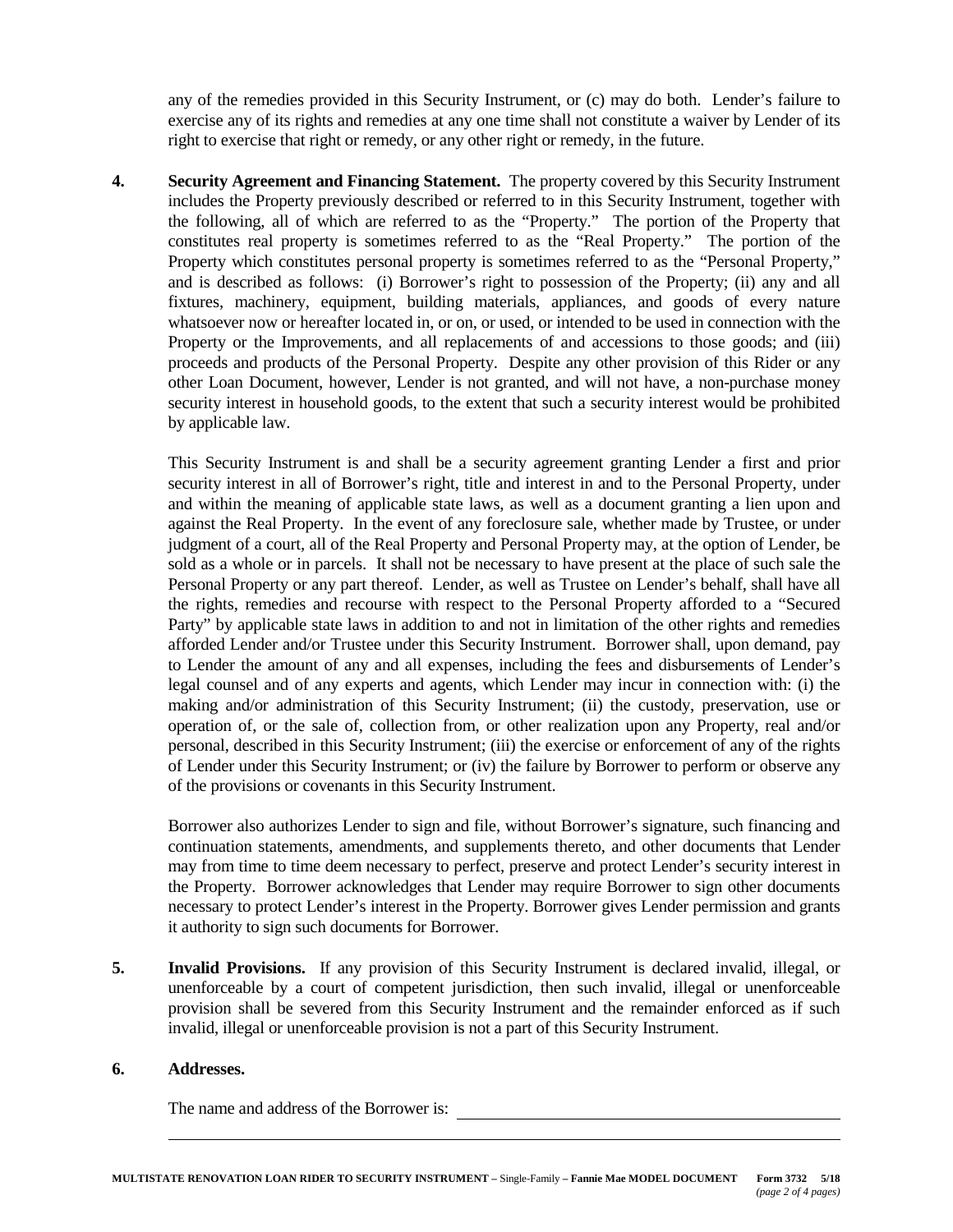The name and address of the Lender/Secured Party is:

- **7. Relation to Loan Agreement.** This Security Instrument is subject to all of the applicable terms and conditions contained in the Loan Agreement. The Loan Agreement is to be filed in the County Clerk's Office in the County where the Property is located at the same time this Security Instrument is recorded. If Borrower fails to keep any of the promises Borrower makes in the Loan Agreement, Lender may require that the entire balance of Borrower's debt to Lender be paid immediately. The terms and conditions of this Rider shall survive the termination of the Loan Agreement and the repayment of the Loan.
- **8. Paragraph 6 of the Security Instrument.** Paragraph 6 of the Security Instrument is hereby modified to read as follows:

Borrower shall occupy, establish, and use the Property as Borrower's principal residence within 60 days after the last disbursement is made and distributed by Lender under the terms and conditions of the Loan Agreement and shall continue to occupy the Property as Borrower's principal residence for at least one year after the date of occupancy, unless Lender otherwise agrees in writing, which consent shall not be unreasonably withheld, or unless extenuating circumstances exist which are beyond Borrower's control.

| (SEAL)                                                                                                                | (SEAL)<br><u>and the state of the state of the state of the state of the state of the state of the state of the state of the state of the state of the state of the state of the state of the state of the state of the state of the state</u> |
|-----------------------------------------------------------------------------------------------------------------------|------------------------------------------------------------------------------------------------------------------------------------------------------------------------------------------------------------------------------------------------|
| Borrower #1                                                                                                           | Borrower #2                                                                                                                                                                                                                                    |
| <b>Printed Name</b>                                                                                                   | <b>Printed Name</b>                                                                                                                                                                                                                            |
| Witness                                                                                                               | Witness                                                                                                                                                                                                                                        |
| (SEAL)                                                                                                                | SEAL                                                                                                                                                                                                                                           |
| Borrower#3                                                                                                            | Borrower #4                                                                                                                                                                                                                                    |
| <b>Printed Name</b>                                                                                                   | <b>Printed Name</b>                                                                                                                                                                                                                            |
| Witness                                                                                                               | Witness                                                                                                                                                                                                                                        |
|                                                                                                                       |                                                                                                                                                                                                                                                |
| $\begin{tabular}{c} CoUNITY OF \end{tabular} \begin{tabular}{c} {\footnotesize\sc D} & S} & S\\ \hline \end{tabular}$ |                                                                                                                                                                                                                                                |
|                                                                                                                       |                                                                                                                                                                                                                                                |
|                                                                                                                       |                                                                                                                                                                                                                                                |
|                                                                                                                       | to me known and known to me to be the same person(s)<br>described in and who executed the foregoing instrument, and (s)he/they duly (jointly and severally)                                                                                    |

BY SIGNING BELOW, Borrower accepts and agrees to the terms and covenants contained in this Rider.